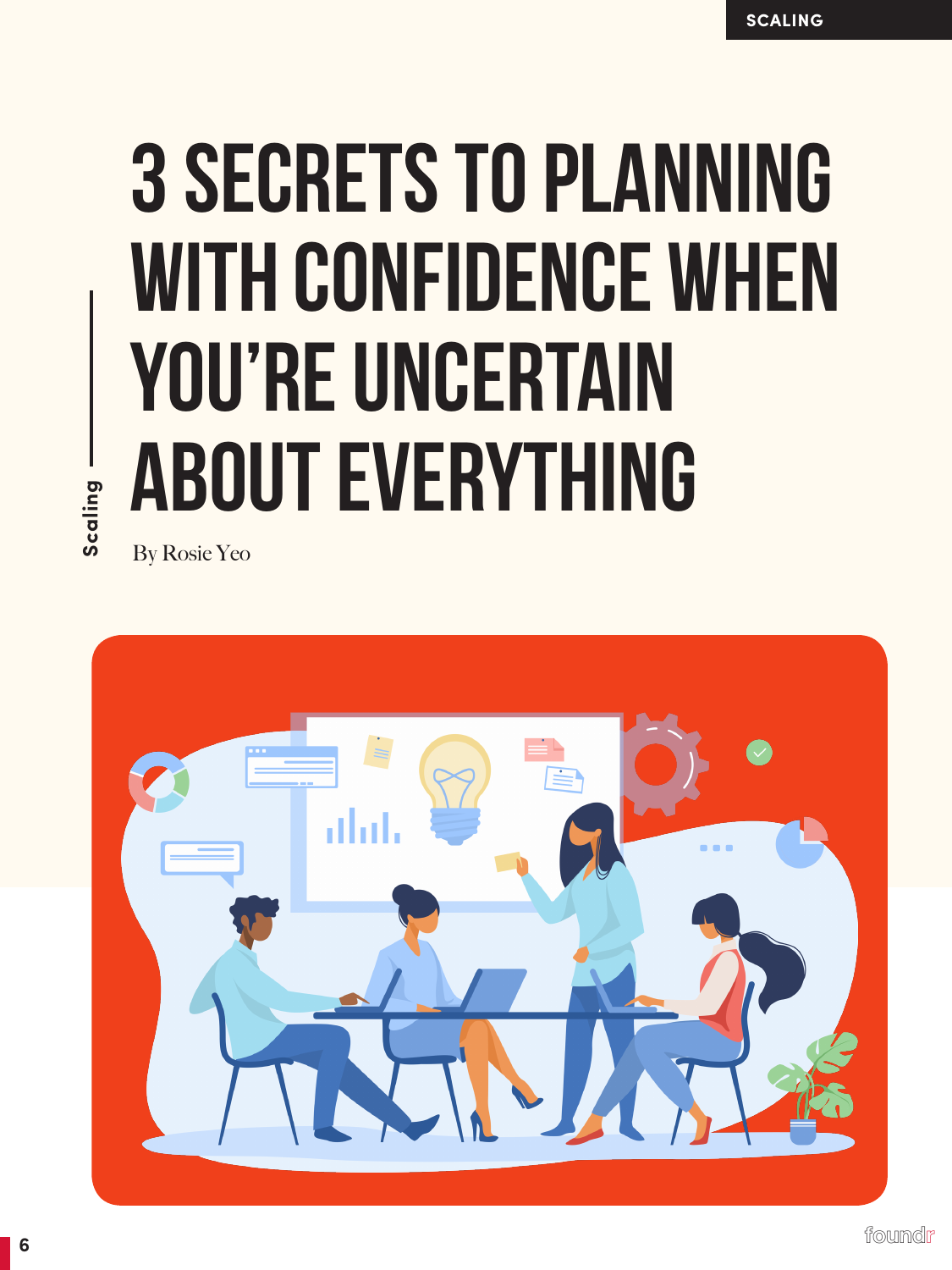sk an executive which game is<br>closest to the way we play corpore<br>strategy and you could expect to<br>hear a range of responses. Monop<br>because it's all about making sma<br>investment decisions than other players. sk an executive which game is closest to the way we play corporate strategy and you could expect to hear a range of responses. Monopoly because it's all about making smarter Chess because you need to be two moves ahead of the other player. Perhaps Twister!

**During the past two years, strategy may have felt more like a frustrating game of Snakes and Ladders. It didn't matter how carefully you planned or how clever your strategy was—every roll of the die seemed to land you on a snake, with supply chain disruptions, lockdowns, and constant rule changes sliding you further away from your objectives.**

We talk about uncertainty being the only certainty during the Covid-19 pandemic. But the reality is that uncertainty is ever-present in our life and work. Whether it's digital disruption, economic fluctuations, or the kids' refusal to put on their socks, we can't control everything, and we can't always predict how things will change.

In the 18th century, the French philosopher Voltaire wrote, "Le doute n'est pas un état bien agréable, mais l'assurance est un état ridicule." Loosely translated, it means, "It's not comfortable to be unsure, but it's absurd to be certain."

Most of the time, particularly in strategy, we don't always face up to how many things are out of our control.

So how do we keep moving forward and making bold decisions with confidence? Here are three keys to long-term planning in uncertainty and one option you can take right now if you're really stuck on where to go next.

## **1. Adapt Your Mindset: Approach Uncertainty With Curiosity**

Strategic thinking doesn't start from certainty—it starts with curiosity. There's a myth that to be considered strategic, you need to know everything. You need to be the smartest person in the room. I've worked with many boards and executive teams over the years, and while there is one attribute that differentiates highperforming teams from the others, it's not IQ. Nor is it net worth or their level of commitment to a cause.

High-performers walk in with curiosity. They are brave enough to say they don't know and open-minded enough to consider other perspectives and possibilities. 'Not knowing' can be a powerful source of innovation because we're not locked into familiar pathways.

Encouraging 'not knowing' could be as simple as:

- As a leader, be honest with your team about something you are not certain of.
- During meeting introductions, ask everyone to state one thing they're interested in learning from others in the room (rather than what they are experts in).
- List knowns and unknowns as part of your conversations about the future (and be imaginative with it).

**Scaling**